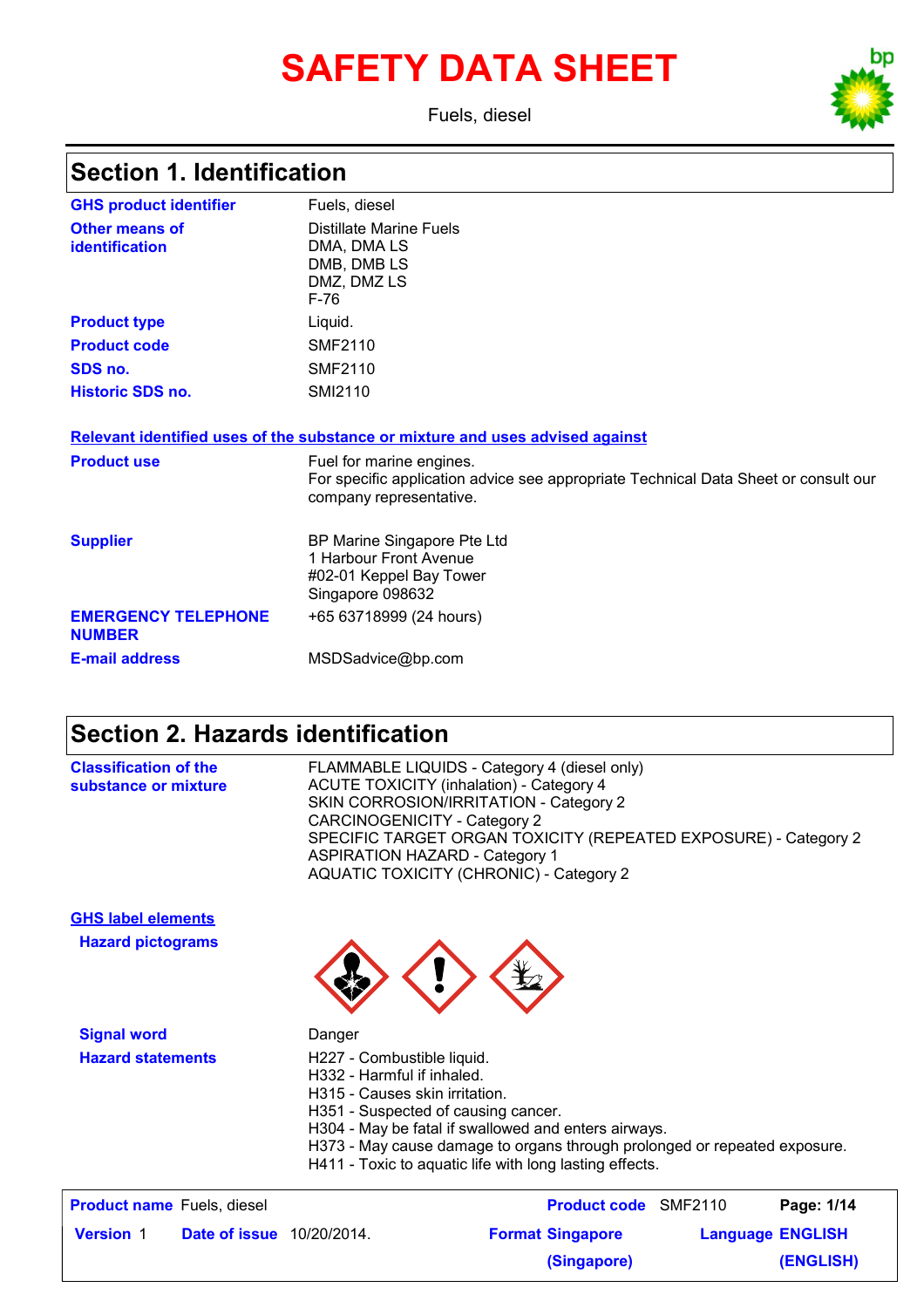### **Section 2. Hazards identification**

| <b>Precautionary statements</b>                        |                                                                                                                                                                                                                                                                                                                                                                                                                                                                                                                                                                                                                                                                                    |
|--------------------------------------------------------|------------------------------------------------------------------------------------------------------------------------------------------------------------------------------------------------------------------------------------------------------------------------------------------------------------------------------------------------------------------------------------------------------------------------------------------------------------------------------------------------------------------------------------------------------------------------------------------------------------------------------------------------------------------------------------|
| <b>Prevention</b>                                      | P201 - Obtain special instructions before use.<br>P202 - Do not handle until all safety precautions have been read and understood.<br>P281 - Use personal protective equipment as required.<br>P280 - Wear protective gloves. Wear eye or face protection.<br>P210 - Keep away from flames and hot surfaces. - No smoking.<br>P271 - Use only outdoors or in a well-ventilated area.<br>P273 - Avoid release to the environment.<br>P260 - Do not breathe vapour.<br>P264 - Wash hands thoroughly after handling.                                                                                                                                                                  |
| <b>Response</b>                                        | P391 - Collect spillage.<br>P314 - Get medical attention if you feel unwell.<br>P308 + P313 - IF exposed or concerned: Get medical attention.<br>P304 + P340 + P312 - IF INHALED: Remove victim to fresh air and keep at rest in a<br>position comfortable for breathing. Call a POISON CENTER or physician if you feel<br>unwell.<br>P301 + P310 + P331 - IF SWALLOWED: Immediately call a POISON CENTER or<br>physician. Do NOT induce vomiting.<br>P302 + P352 + P362-2 + P363 - IF ON SKIN: Wash with plenty of soap and water.<br>Take off contaminated clothing. Wash contaminated clothing before reuse.<br>P332 + P313 - If skin irritation occurs: Get medical attention. |
| <b>Storage</b>                                         | P405 - Store locked up.<br>P403 - Store in a well-ventilated place.<br>P235 - Keep cool.                                                                                                                                                                                                                                                                                                                                                                                                                                                                                                                                                                                           |
| <b>Disposal</b>                                        | P501 - Dispose of contents and container in accordance with all local, regional,<br>national and international regulations.                                                                                                                                                                                                                                                                                                                                                                                                                                                                                                                                                        |
| Other hazards which do not<br>result in classification | Note: High Pressure Applications<br>Injections through the skin resulting from contact with the product at high pressure<br>constitute a major medical emergency.<br>See 'Notes to physician' under First-Aid Measures, Section 4 of this Safety Data<br>Sheet.<br>This material may contain significant quantities of polycyclic aromatic hydrocarbons<br>(PAHs), some of which have been shown by experimental studies to induce skin<br>cancer.                                                                                                                                                                                                                                 |

#### **Section 3. Composition/information on ingredients**

**Substance/mixture**

**Substance** 

Complex hydrocarbon substance. May Contain 2% Sulphur or Sulfur (Maximum)

| <b>Ingredient name</b> | 70  | <b>CAS number</b> |
|------------------------|-----|-------------------|
| Fuels, diesel          | 100 | 68334-30-5        |

**There are no additional ingredients present which, within the current knowledge of the supplier and in the concentrations applicable, are classified as hazardous to health or the environment and hence require reporting in this section.**

**Occupational exposure limits, if available, are listed in Section 8.**

| <b>Product name</b> Fuels, diesel |               |             | <b>Product code</b> SMF2110                        |  | Page: 2/14 |
|-----------------------------------|---------------|-------------|----------------------------------------------------|--|------------|
| <b>Version 1</b>                  | Date of issue | 10/20/2014. | <b>Format Singapore</b><br><b>Language ENGLISH</b> |  |            |
|                                   |               |             | (Singapore)                                        |  | (ENGLISH)  |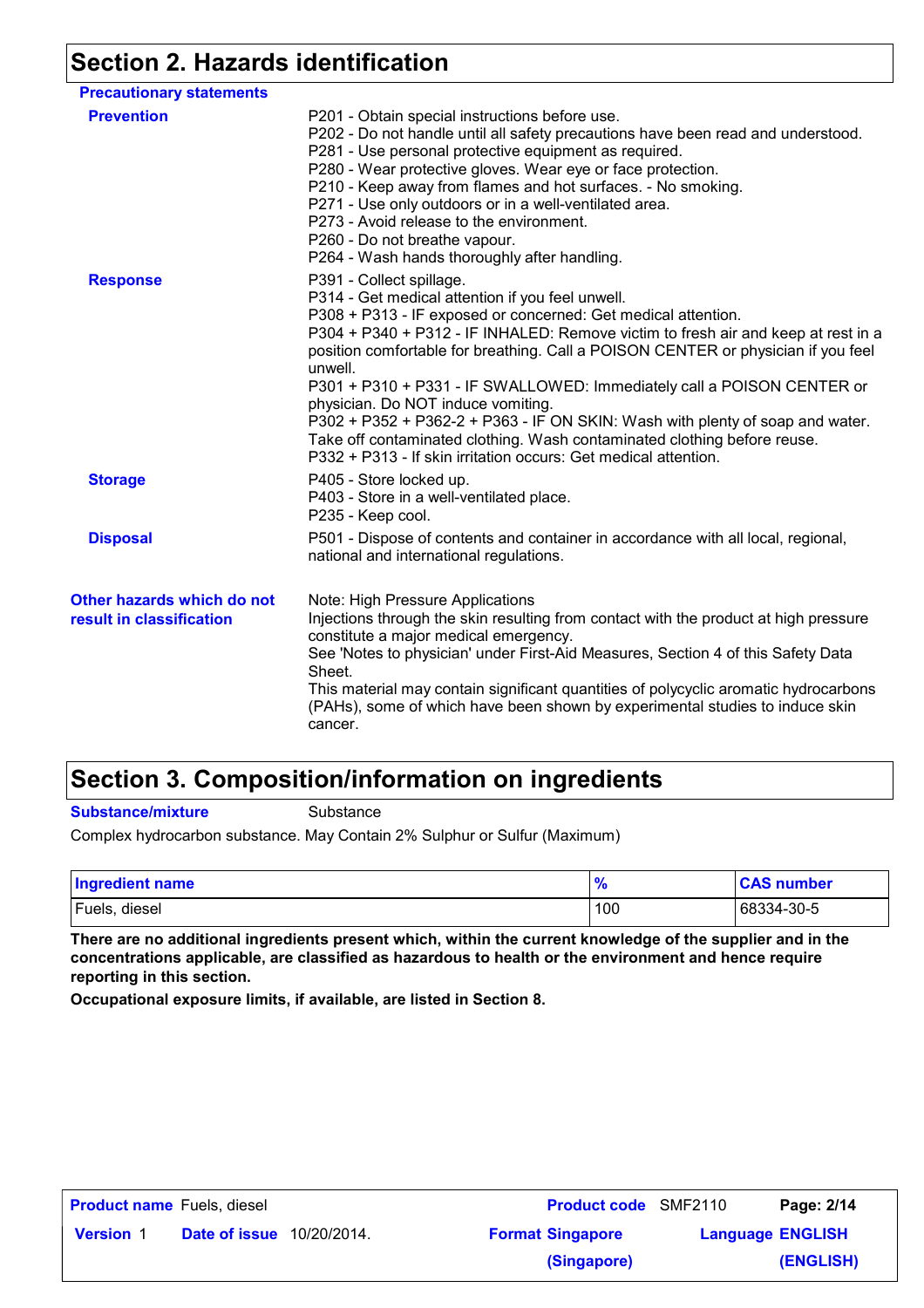### **Section 4. First-aid measures**

#### Do not induce vomiting. Never give anything by mouth to an unconscious person. If unconscious, place in recovery position and get medical attention immediately. Aspiration hazard if swallowed. Can enter lungs and cause damage. Get medical attention immediately. In case of contact, immediately flush eyes with plenty of water for at least 15 minutes. Eyelids should be held away from the eyeball to ensure thorough rinsing. Check for and remove any contact lenses. Get medical attention. In case of contact, immediately flush skin with plenty of water for at least 15 minutes while removing contaminated clothing and shoes. Wash clothing before reuse. Clean shoes thoroughly before reuse. Get medical attention. If inhaled, remove to fresh air. If not breathing, if breathing is irregular or if respiratory arrest occurs, provide artificial respiration or oxygen by trained personnel. Get medical attention. **Eye contact Skin contact Inhalation Ingestion Description of necessary first aid measures**

#### **Most important symptoms/effects, acute and delayed**

**See Section 11 for more detailed information on health effects and symptoms.**

#### **Indication of immediate medical attention and special treatment needed, if necessary**

| <b>Notes to physician</b>         | Treatment should in general be symptomatic and directed to relieving any effects.<br>Product can be aspirated on swallowing or following regurgitation of stomach<br>contents, and can cause severe and potentially fatal chemical pneumonitis, which<br>will require urgent treatment. Because of the risk of aspiration, induction of vomiting<br>and gastric lavage should be avoided. Gastric lavage should be undertaken only<br>after endotracheal intubation. Monitor for cardiac dysrhythmias.<br>Note: High Pressure Applications<br>Injections through the skin resulting from contact with the product at high pressure<br>constitute a major medical emergency. Injuries may not appear serious at first but<br>within a few hours tissue becomes swollen, discoloured and extremely painful with<br>extensive subcutaneous necrosis.<br>Surgical exploration should be undertaken without delay. Thorough and extensive<br>debridement of the wound and underlying tissue is necessary to minimise tissue<br>loss and prevent or limit permanent damage. Note that high pressure may force the<br>product considerable distances along tissue planes. |
|-----------------------------------|--------------------------------------------------------------------------------------------------------------------------------------------------------------------------------------------------------------------------------------------------------------------------------------------------------------------------------------------------------------------------------------------------------------------------------------------------------------------------------------------------------------------------------------------------------------------------------------------------------------------------------------------------------------------------------------------------------------------------------------------------------------------------------------------------------------------------------------------------------------------------------------------------------------------------------------------------------------------------------------------------------------------------------------------------------------------------------------------------------------------------------------------------------------------|
| <b>Specific treatments</b>        | No specific treatment.                                                                                                                                                                                                                                                                                                                                                                                                                                                                                                                                                                                                                                                                                                                                                                                                                                                                                                                                                                                                                                                                                                                                             |
| <b>Protection of first-aiders</b> | No action shall be taken involving any personal risk or without suitable training. If it<br>is suspected that fumes are still present, the rescuer should wear an appropriate<br>mask or self-contained breathing apparatus. It may be dangerous to the person<br>providing aid to give mouth-to-mouth resuscitation.                                                                                                                                                                                                                                                                                                                                                                                                                                                                                                                                                                                                                                                                                                                                                                                                                                              |

#### **Section 5. Fire-fighting measures**

| <b>Extinguishing media</b>                                                                                                                                                                                                                                                                                                                                                                                                                                                                                                                                                                                                                                                                                            |                                                     |                             |                         |                  |
|-----------------------------------------------------------------------------------------------------------------------------------------------------------------------------------------------------------------------------------------------------------------------------------------------------------------------------------------------------------------------------------------------------------------------------------------------------------------------------------------------------------------------------------------------------------------------------------------------------------------------------------------------------------------------------------------------------------------------|-----------------------------------------------------|-----------------------------|-------------------------|------------------|
| <b>Suitable extinguishing</b><br>media                                                                                                                                                                                                                                                                                                                                                                                                                                                                                                                                                                                                                                                                                | Use foam or all-purpose dry chemical to extinguish. |                             |                         |                  |
| <b>Unsuitable extinguishing</b><br>media                                                                                                                                                                                                                                                                                                                                                                                                                                                                                                                                                                                                                                                                              | Do not use water jet.                               |                             |                         |                  |
| <b>Specific hazards arising</b><br>Vapours can form explosive mixtures with air. Vapours are heavier than air and can<br>spread along the ground or float on water surfaces to remote ignition sources. Fire<br>from the chemical<br>water contaminated with this material must be contained and prevented from being<br>discharged to any waterway, sewer or drain. In a fire or if heated, a pressure<br>increase will occur and the container may burst. Runoff to sewer may create fire or<br>explosion hazard. This material is toxic to aquatic life with long lasting effects.<br>Vapours may accumulate in low or confined areas or travel a considerable distance<br>to a source of ignition and flash back. |                                                     |                             |                         |                  |
| <b>Product name</b> Fuels, diesel                                                                                                                                                                                                                                                                                                                                                                                                                                                                                                                                                                                                                                                                                     |                                                     | <b>Product code</b> SMF2110 |                         | Page: 3/14       |
| <b>Version 1</b><br><b>Date of issue</b> 10/20/2014.                                                                                                                                                                                                                                                                                                                                                                                                                                                                                                                                                                                                                                                                  |                                                     | <b>Format Singapore</b>     | <b>Language ENGLISH</b> |                  |
|                                                                                                                                                                                                                                                                                                                                                                                                                                                                                                                                                                                                                                                                                                                       |                                                     | (Singapore)                 |                         | <b>(ENGLISH)</b> |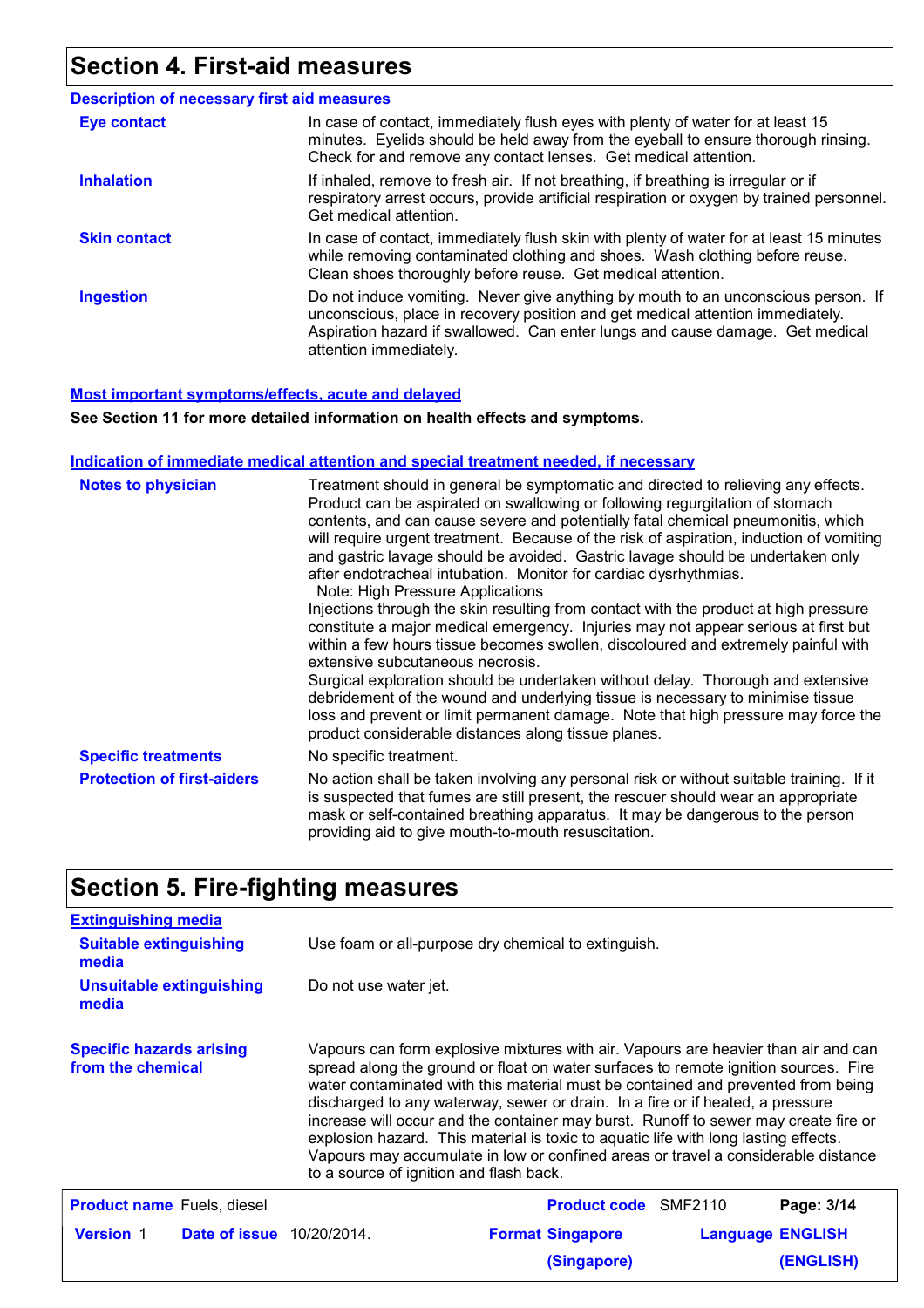# **Section 5. Fire-fighting measures**

| <b>Hazardous thermal</b><br>decomposition products       | Combustion products may include the following:<br>carbon oxides (CO, CO <sub>2</sub> ) (carbon monoxide, carbon dioxide)<br>sulphur oxides (SO, SO <sub>2</sub> , etc.)                                                                                                                                                     |
|----------------------------------------------------------|-----------------------------------------------------------------------------------------------------------------------------------------------------------------------------------------------------------------------------------------------------------------------------------------------------------------------------|
| <b>Special protective actions</b><br>for fire-fighters   | Promptly isolate the scene by removing all persons from the vicinity of the incident if<br>there is a fire. No action shall be taken involving any personal risk or without<br>suitable training. Move containers from fire area if this can be done without risk.<br>Use water spray to keep fire-exposed containers cool. |
| <b>Special protective</b><br>equipment for fire-fighters | Fire-fighters should wear positive pressure self-contained breathing apparatus<br>(SCBA) and full turnout gear.                                                                                                                                                                                                             |

### **Section 6. Accidental release measures**

|                                                             | <b>Personal precautions, protective equipment and emergency procedures</b>                                                                                                                                                                                                                                                                                                                                                                                                                                                                                                                                                                                                                                                                                                        |
|-------------------------------------------------------------|-----------------------------------------------------------------------------------------------------------------------------------------------------------------------------------------------------------------------------------------------------------------------------------------------------------------------------------------------------------------------------------------------------------------------------------------------------------------------------------------------------------------------------------------------------------------------------------------------------------------------------------------------------------------------------------------------------------------------------------------------------------------------------------|
| For non-emergency<br>personnel                              | Immediately contact emergency personnel. No action shall be taken involving any<br>personal risk or without suitable training. Evacuate surrounding areas. Keep<br>unnecessary and unprotected personnel from entering. Do not touch or walk<br>through spilt material. No flares, smoking or flames in hazard area. Avoid breathing<br>vapour or mist. Provide adequate ventilation. Put on appropriate personal<br>protective equipment. Floors may be slippery; use care to avoid falling. Eliminate<br>all ignition sources.                                                                                                                                                                                                                                                  |
| For emergency responders                                    | Entry into a confined space or poorly ventilated area contaminated with vapour, mist<br>or fume is extremely hazardous without the correct respiratory protective equipment<br>and a safe system of work. Wear self-contained breathing apparatus. Wear a<br>suitable chemical protective suit. Chemical resistant boots. See also the<br>information in "For non-emergency personnel".                                                                                                                                                                                                                                                                                                                                                                                           |
| <b>Environmental precautions</b>                            | Avoid dispersal of spilt material and runoff and contact with soil, waterways, drains<br>and sewers. Inform the relevant authorities if the product has caused environmental<br>pollution (sewers, waterways, soil or air). Water polluting material. May be harmful<br>to the environment if released in large quantities. Collect spillage.                                                                                                                                                                                                                                                                                                                                                                                                                                     |
| <b>Methods and material for containment and cleaning up</b> |                                                                                                                                                                                                                                                                                                                                                                                                                                                                                                                                                                                                                                                                                                                                                                                   |
| <b>Small spill</b>                                          | Eliminate all ignition sources. Stop leak if without risk. Move containers from spill<br>area. Absorb with an inert material and place in an appropriate waste disposal<br>container. Use spark-proof tools and explosion-proof equipment. Dispose of via a<br>licensed waste disposal contractor. The method and equipment used must be in<br>conformance with appropriate regulations and industry practice on explosive<br>atmospheres.                                                                                                                                                                                                                                                                                                                                        |
| <b>Large spill</b>                                          | Eliminate all ignition sources. Stop leak if without risk. Move containers from spill<br>area. Approach the release from upwind. Prevent entry into sewers, water courses,<br>basements or confined areas. Dike spill area and do not allow product to reach<br>sewage system and surface or ground water. Contain and collect spillage with non-<br>combustible, absorbent material e.g. sand, earth, vermiculite or diatomaceous earth<br>and place in container for disposal according to local regulations. Use spark-proof<br>tools and explosion-proof equipment. Contaminated absorbent material may pose<br>the same hazard as the spilt product. The method and equipment used must be in<br>conformance with appropriate regulations and industry practice on explosive |

| <b>Product name</b> Fuels, diesel                    |  | <b>Product code</b> SMF2110 | Page: 4/14              |           |
|------------------------------------------------------|--|-----------------------------|-------------------------|-----------|
| <b>Version 1</b><br><b>Date of issue</b> 10/20/2014. |  | <b>Format Singapore</b>     | <b>Language ENGLISH</b> |           |
|                                                      |  |                             | (Singapore)             | (ENGLISH) |

atmospheres. Dispose of via a licensed waste disposal contractor.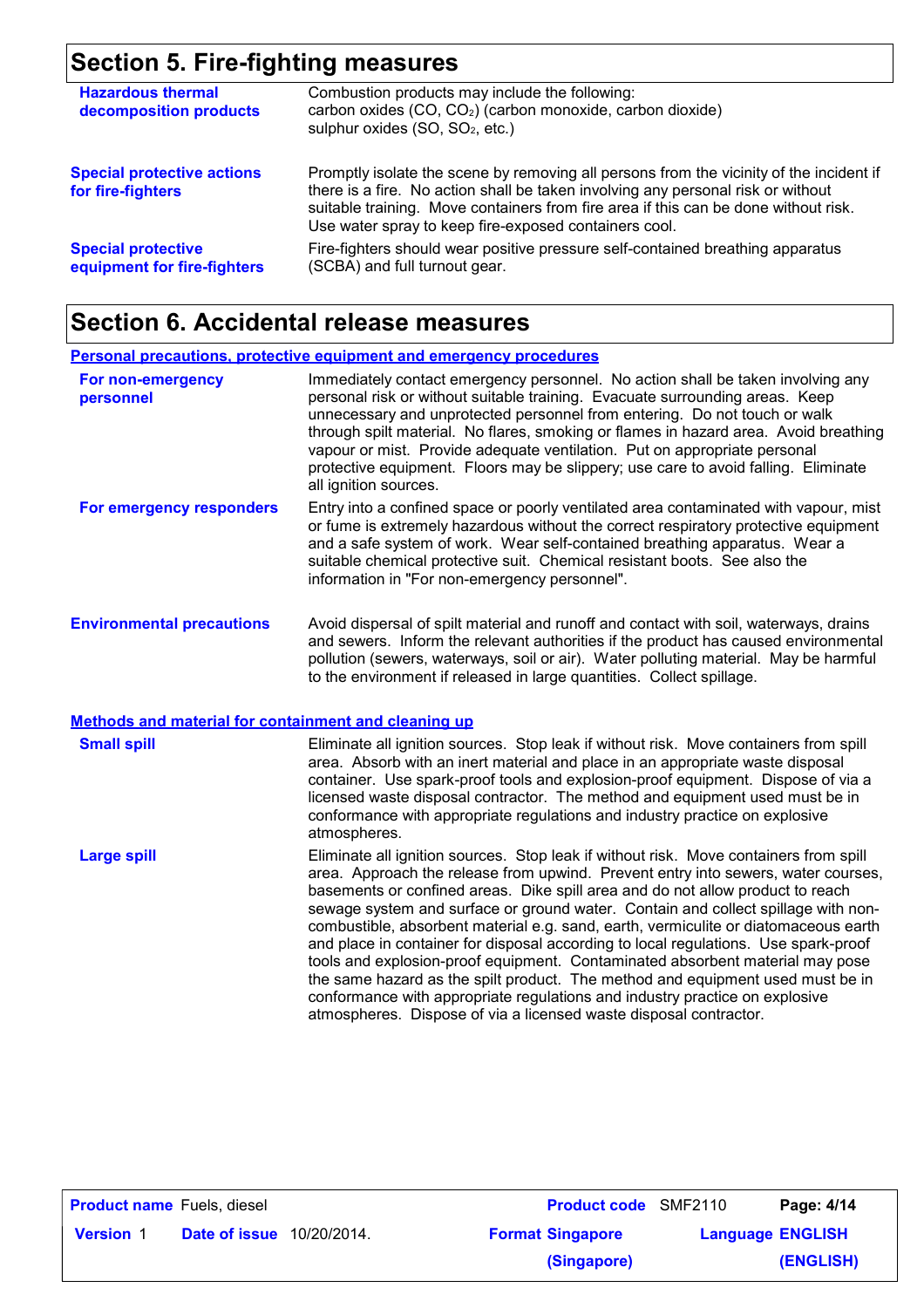### **Section 7. Handling and storage**

| <b>Precautions for safe handling</b>                                      |                                                                                                                                                                                                                                                                                                                                                                                                                                                                                                                                                                                                                                                                                                                                                                                                                                                                                                                                                                                                                                                                                                                                                                                                                                                                                                                                                                                                                                                                                                                                                                                                                                                    |
|---------------------------------------------------------------------------|----------------------------------------------------------------------------------------------------------------------------------------------------------------------------------------------------------------------------------------------------------------------------------------------------------------------------------------------------------------------------------------------------------------------------------------------------------------------------------------------------------------------------------------------------------------------------------------------------------------------------------------------------------------------------------------------------------------------------------------------------------------------------------------------------------------------------------------------------------------------------------------------------------------------------------------------------------------------------------------------------------------------------------------------------------------------------------------------------------------------------------------------------------------------------------------------------------------------------------------------------------------------------------------------------------------------------------------------------------------------------------------------------------------------------------------------------------------------------------------------------------------------------------------------------------------------------------------------------------------------------------------------------|
| <b>Protective measures</b>                                                | Put on appropriate personal protective equipment (see Section 8). Do not get in<br>eyes or on skin or clothing. Use only with adequate ventilation. Wear appropriate<br>respirator when ventilation is inadequate. Avoid contact of spilt material and runoff<br>with soil and surface waterways. Empty containers retain product residue and can<br>be hazardous. Keep in the original container or an approved alternative made from<br>a compatible material, kept tightly closed when not in use. Do not reuse container.<br>Store and use away from heat, sparks, open flame or any other ignition source. Use<br>explosion-proof electrical (ventilating, lighting and material handling) equipment.<br>Use only non-sparking tools. Do not breathe vapour or mist. Avoid exposure -<br>obtain special instructions before use. Do not handle until all safety precautions<br>have been read and understood. Do not swallow. Aspiration hazard if swallowed.<br>Can enter lungs and cause damage. Never siphon by mouth.                                                                                                                                                                                                                                                                                                                                                                                                                                                                                                                                                                                                                     |
| <b>Advice on general</b><br>occupational hygiene                          | Eating, drinking and smoking should be prohibited in areas where this material is<br>handled, stored and processed. Wash thoroughly after handling. Remove<br>contaminated clothing and protective equipment before entering eating areas. See<br>also Section 8 for additional information on hygiene measures.                                                                                                                                                                                                                                                                                                                                                                                                                                                                                                                                                                                                                                                                                                                                                                                                                                                                                                                                                                                                                                                                                                                                                                                                                                                                                                                                   |
| <b>Conditions for safe storage,</b><br>including any<br>incompatibilities | Store in accordance with local regulations. Store in a segregated and approved<br>area. Store in original container protected from direct sunlight in a dry, cool and well-<br>ventilated area, away from incompatible materials (see Section 10) and food and<br>drink. Store locked up. Eliminate all ignition sources. Separate from oxidising<br>materials. Keep container tightly closed and sealed until ready for use. Store and<br>use only in equipment/containers designed for use with this product. Containers<br>that have been opened must be carefully resealed and kept upright to prevent<br>leakage. Do not store in unlabelled containers. Use appropriate containment to<br>avoid environmental contamination.                                                                                                                                                                                                                                                                                                                                                                                                                                                                                                                                                                                                                                                                                                                                                                                                                                                                                                                 |
|                                                                           | Light hydrocarbon vapours can build up in the headspace of tanks. These can<br>cause flammability/explosion hazards even at temperatures below the normal flash<br>point (note: flash point must not be regarded as a reliable indicator of the potential<br>flammability of vapour in tank headspaces). Tank headspaces should always be<br>regarded as potentially flammable and care should be taken to avoid static electrical<br>discharge and all ignition sources during filling, ullaging and sampling from storage<br>tanks. Do not enter storage tanks. If entry to vessels is necessary, follow permit to<br>work procedures. Entry to any tanks or other confined space requires a full risk<br>assessment and appropriate control measures to be put in place in conformance<br>with appropriate regulations and industry practice on confined space entry. When<br>the product is pumped (e.g. during filling, discharge or ullaging) and when sampling,<br>there is a risk of static discharge. Ensure equipment used is properly earthed or<br>bonded to the tank structure. Electrical equipment should not be used unless it is<br>intrinsically safe (i.e. will not produce sparks). Explosive air/vapour mixtures may<br>form at ambient temperature. If product comes into contact with hot surfaces, or<br>leaks occur from pressurised fuel pipes, the vapour or mists generated will create a<br>flammability or explosion hazard. Product contaminated rags, paper or material<br>used to absorb spillages, represent a fire hazard, and should not be allowed to<br>accumulate. Dispose of safely immediately after use. |

### **Section 8. Exposure controls/personal protection**

| <b>Control parameters</b><br><b>Occupational exposure limits</b> |                                                                                                                                                                                          |  |                         |
|------------------------------------------------------------------|------------------------------------------------------------------------------------------------------------------------------------------------------------------------------------------|--|-------------------------|
| <b>Ingredient name</b>                                           | <b>Exposure limits</b>                                                                                                                                                                   |  |                         |
| Fuels, diesel                                                    | ACGIH TLV (United States). Absorbed through skin.<br>TWA: 100 mg/m <sup>3</sup> , (measured as total hydrocarbons) 8 hours.<br>Issued/Revised: 1/2007 Form: Inhalable fraction and vapor |  |                         |
| <b>Product name</b> Fuels, diesel                                | <b>Product code</b> SMF2110                                                                                                                                                              |  | Page: 5/14              |
| <b>Version 1</b><br><b>Date of issue</b> 10/20/2014.             | <b>Format Singapore</b>                                                                                                                                                                  |  | <b>Language ENGLISH</b> |
|                                                                  | (Singapore)                                                                                                                                                                              |  | <b>(ENGLISH)</b>        |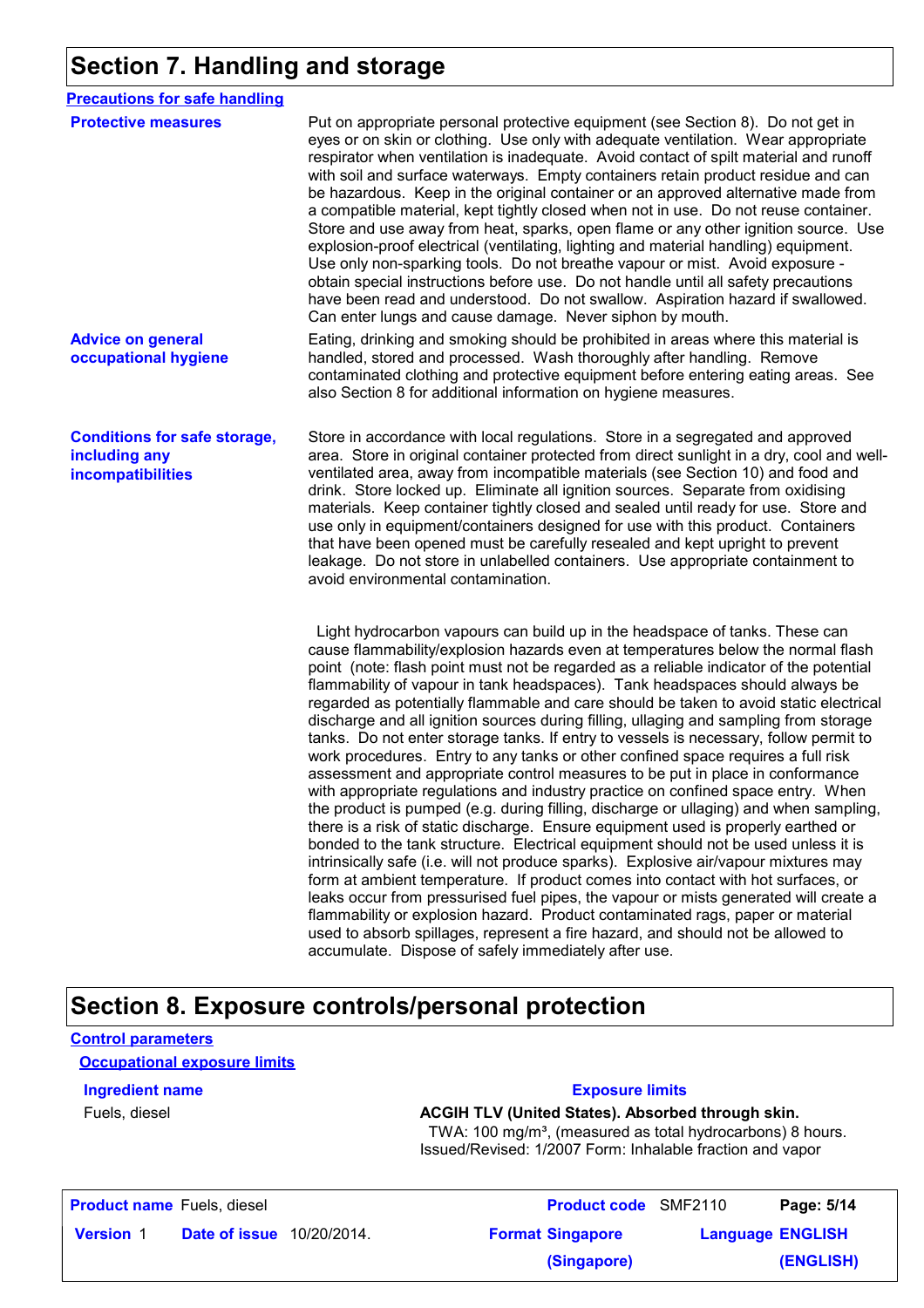# **Section 8. Exposure controls/personal protection**

| <b>Recommended monitoring</b><br>procedures       |                                            | If this product contains ingredients with exposure limits, personal, workplace<br>atmosphere or biological monitoring may be required to determine the effectiveness<br>of the ventilation or other control measures and/or the necessity to use respiratory<br>protective equipment. Reference should be made to appropriate monitoring<br>standards. Reference to national guidance documents for methods for the<br>determination of hazardous substances will also be required.                                                                                                                                                                                                                                                                                                                                                                                                                                                                                                                                                                                                                                                                                                                                                                                                                                                                                                                                                                                                                                                                                                                                                                                                    |                         |
|---------------------------------------------------|--------------------------------------------|----------------------------------------------------------------------------------------------------------------------------------------------------------------------------------------------------------------------------------------------------------------------------------------------------------------------------------------------------------------------------------------------------------------------------------------------------------------------------------------------------------------------------------------------------------------------------------------------------------------------------------------------------------------------------------------------------------------------------------------------------------------------------------------------------------------------------------------------------------------------------------------------------------------------------------------------------------------------------------------------------------------------------------------------------------------------------------------------------------------------------------------------------------------------------------------------------------------------------------------------------------------------------------------------------------------------------------------------------------------------------------------------------------------------------------------------------------------------------------------------------------------------------------------------------------------------------------------------------------------------------------------------------------------------------------------|-------------------------|
| <b>Appropriate engineering</b><br><b>controls</b> | maintained.<br>organisation for standards. | All activities involving chemicals should be assessed for their risks to health, to<br>ensure exposures are adequately controlled. Personal protective equipment should<br>only be considered after other forms of control measures (e.g. engineering controls)<br>have been suitably evaluated. Personal protective equipment should conform to<br>appropriate standards, be suitable for use, be kept in good condition and properly<br>Your supplier of personal protective equipment should be consulted for advice on<br>selection and appropriate standards. For further information contact your national<br>Provide exhaust ventilation or other engineering controls to keep the relevant<br>airborne concentrations below their respective occupational exposure limits.<br>The final choice of protective equipment will depend upon a risk assessment. It is<br>important to ensure that all items of personal protective equipment are compatible.                                                                                                                                                                                                                                                                                                                                                                                                                                                                                                                                                                                                                                                                                                                        |                         |
| <b>Environmental exposure</b><br>controls         |                                            | Emissions from ventilation or work process equipment should be checked to ensure<br>they comply with the requirements of environmental protection legislation. In some<br>cases, fume scrubbers, filters or engineering modifications to the process<br>equipment will be necessary to reduce emissions to acceptable levels.                                                                                                                                                                                                                                                                                                                                                                                                                                                                                                                                                                                                                                                                                                                                                                                                                                                                                                                                                                                                                                                                                                                                                                                                                                                                                                                                                          |                         |
| <b>Individual protection measures</b>             |                                            |                                                                                                                                                                                                                                                                                                                                                                                                                                                                                                                                                                                                                                                                                                                                                                                                                                                                                                                                                                                                                                                                                                                                                                                                                                                                                                                                                                                                                                                                                                                                                                                                                                                                                        |                         |
| <b>Hygiene measures</b>                           |                                            | Wash hands, forearms and face thoroughly after handling chemical products, before<br>eating, smoking and using the lavatory and at the end of the working period.<br>Appropriate techniques should be used to remove potentially contaminated clothing.<br>Wash contaminated clothing before reusing. Ensure that eyewash stations and<br>safety showers are close to the workstation location.                                                                                                                                                                                                                                                                                                                                                                                                                                                                                                                                                                                                                                                                                                                                                                                                                                                                                                                                                                                                                                                                                                                                                                                                                                                                                        |                         |
| <b>Eye/face protection</b>                        | Chemical splash goggles.                   |                                                                                                                                                                                                                                                                                                                                                                                                                                                                                                                                                                                                                                                                                                                                                                                                                                                                                                                                                                                                                                                                                                                                                                                                                                                                                                                                                                                                                                                                                                                                                                                                                                                                                        |                         |
| <b>Skin protection</b>                            |                                            |                                                                                                                                                                                                                                                                                                                                                                                                                                                                                                                                                                                                                                                                                                                                                                                                                                                                                                                                                                                                                                                                                                                                                                                                                                                                                                                                                                                                                                                                                                                                                                                                                                                                                        |                         |
| <b>Hand protection</b>                            |                                            | Wear chemical resistant gloves. Recommended: Nitrile gloves.                                                                                                                                                                                                                                                                                                                                                                                                                                                                                                                                                                                                                                                                                                                                                                                                                                                                                                                                                                                                                                                                                                                                                                                                                                                                                                                                                                                                                                                                                                                                                                                                                           |                         |
|                                                   | circumstances of use.                      | Do not re-use gloves. Protective gloves must give suitable protection against<br>mechanical risks (i.e. abrasion, blade cut and puncture). Protective gloves will<br>deteriorate over time due to physical and chemical damage. Inspect and replace<br>gloves on a regular basis. The frequency of replacement will depend upon the                                                                                                                                                                                                                                                                                                                                                                                                                                                                                                                                                                                                                                                                                                                                                                                                                                                                                                                                                                                                                                                                                                                                                                                                                                                                                                                                                    |                         |
| <b>Skin protection</b>                            |                                            | Use of protective clothing is good industrial practice. Cotton or polyester/cotton<br>overalls will only provide protection against light superficial contamination that will<br>not soak through to the skin. Overalls should be laundered on a regular basis.<br>When the risk of skin exposure is high (e.g. when cleaning up spillages or if there is<br>a risk of splashing) then chemical resistant aprons and/or impervious chemical suits<br>and boots will be required. Wear suitable protective clothing. Footwear highly<br>resistant to chemicals. When there is a risk of ignition from static electricity, wear<br>anti-static protective clothing. For greatest effectiveness against static electricity,<br>overalls, boots and gloves should all be anti-static. When there is a risk of ignition<br>wear inherently fire resistant protective clothes and gloves. Work clothing / overalls<br>should be laundered on a regular basis. Laundering of contaminated work clothing<br>should only be done by professional cleaners who have been told about the hazards<br>of the contamination. Always keep contaminated work clothing away from<br>uncontaminated work clothing and uncontaminated personal clothes. When the risk<br>of skin exposure is high (from experience this could apply to the following tasks:<br>cleaning work, maintenance and service, filling and transfer, taking samples and<br>cleaning up spillages) then a chemical protective suit and boots will be required.<br>Personal protective equipment for the body should be selected based on the task<br>being performed and the risks involved and should be approved by a specialist |                         |
| <b>Product name</b> Fuels, diesel                 |                                            | Product code SMF2110                                                                                                                                                                                                                                                                                                                                                                                                                                                                                                                                                                                                                                                                                                                                                                                                                                                                                                                                                                                                                                                                                                                                                                                                                                                                                                                                                                                                                                                                                                                                                                                                                                                                   | Page: 6/14              |
| <b>Version 1</b>                                  | <b>Date of issue</b> 10/20/2014.           | <b>Format Singapore</b>                                                                                                                                                                                                                                                                                                                                                                                                                                                                                                                                                                                                                                                                                                                                                                                                                                                                                                                                                                                                                                                                                                                                                                                                                                                                                                                                                                                                                                                                                                                                                                                                                                                                | <b>Language ENGLISH</b> |
|                                                   |                                            | (Singapore)                                                                                                                                                                                                                                                                                                                                                                                                                                                                                                                                                                                                                                                                                                                                                                                                                                                                                                                                                                                                                                                                                                                                                                                                                                                                                                                                                                                                                                                                                                                                                                                                                                                                            | (ENGLISH)               |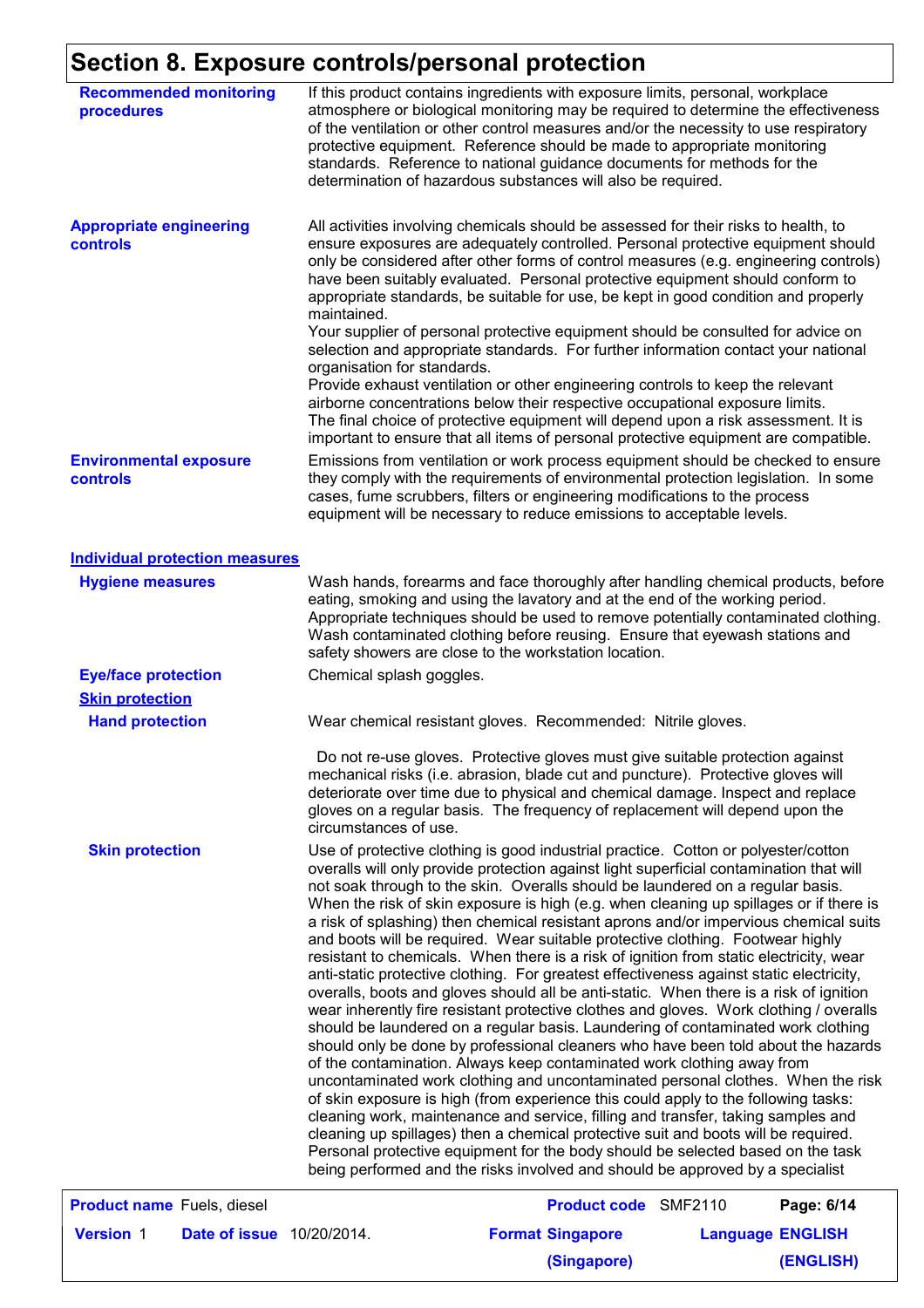### **Section 8. Exposure controls/personal protection**

|                               | before handling this product.  |                                                                                                                                                                                                                                                                                                                                                                                                                                                                                                                                                                                                                                                                                                                                                                                                                                                                                                |
|-------------------------------|--------------------------------|------------------------------------------------------------------------------------------------------------------------------------------------------------------------------------------------------------------------------------------------------------------------------------------------------------------------------------------------------------------------------------------------------------------------------------------------------------------------------------------------------------------------------------------------------------------------------------------------------------------------------------------------------------------------------------------------------------------------------------------------------------------------------------------------------------------------------------------------------------------------------------------------|
| <b>Respiratory protection</b> | Use with adequate ventilation. | In case of insufficient ventilation, wear suitable respiratory equipment.<br>If there is a requirement for the use of a respiratory protective device, but the use of<br>breathing apparatus (independent of ambient atmosphere) is not required, then a<br>suitable filtering device must be worn.<br>The filter class must be suitable for the maximum contaminant concentration (gas/<br>vapour/aerosol/particulates) that may arise when handling the product.<br>The correct choice of respiratory protection depends upon the chemicals being<br>handled, the conditions of work and use, and the condition of the respiratory<br>equipment. Safety procedures should be developed for each intended application.<br>Respiratory protection equipment should therefore be chosen in consultation with<br>the supplier/manufacturer and with a full assessment of the working conditions. |
|                               |                                | <b>Recommended:</b> Gas filter suitable for gases and vapours. Filter type: A<br>Combined filter suitable for gases, vapours and particles (dust,<br>smoke, mist, aerosol). Filter type: AP                                                                                                                                                                                                                                                                                                                                                                                                                                                                                                                                                                                                                                                                                                    |

### **Section 9. Physical and chemical properties**

| <b>Appearance</b>                                 |                                                                       |
|---------------------------------------------------|-----------------------------------------------------------------------|
| <b>Physical state</b>                             | Liquid.                                                               |
| <b>Colour</b>                                     | Amber./ Dark Brown.                                                   |
| <b>Odour</b>                                      | Gas oil                                                               |
| <b>Odour threshold</b>                            | Not available.                                                        |
| рH                                                | Not available.                                                        |
| <b>Melting point</b>                              | Not available.                                                        |
| <b>Boiling point</b>                              | 150 to 385°C (302 to 725°F)                                           |
| <b>Flash point</b>                                | Closed cup: >60°C (>140°F) [Pensky-Martens.]                          |
| <b>Evaporation rate</b>                           | Not available.                                                        |
| <b>Flammability (solid, gas)</b>                  | Not applicable. Based on - Physical state                             |
| Lower and upper explosive<br>(flammable) limits   | Lower: $0.6\%$<br>Upper: 6.5%                                         |
| <b>Vapour pressure</b>                            | <0.04 kPa (<0.301 mm Hg) at $20^{\circ}$ C                            |
| <b>Vapour density</b>                             | $>2$ [Air = 1]                                                        |
| <b>Relative density</b>                           | Not available.                                                        |
| <b>Density</b>                                    | <900 kg/m <sup>3</sup> (<0.9 g/cm <sup>3</sup> ) at 15 <sup>°</sup> C |
| <b>Solubility</b>                                 | Not available.                                                        |
| <b>Partition coefficient: n-</b><br>octanol/water | Not available.                                                        |
| <b>Auto-ignition temperature</b>                  | 250°C (482°F)                                                         |
| <b>Decomposition temperature</b>                  | Not available.                                                        |
| <b>Viscosity</b>                                  | Kinematic: 2 to 11 mm <sup>2</sup> /s (2 to 11 cSt) at $40^{\circ}$ C |

### **Section 10. Stability and reactivity**

No specific test data available for this product. Refer to Conditions to avoid and Incompatible materials for additional information.

**Chemical stability** The product is stable.

| <b>Product name</b> Fuels, diesel |               |             | <b>Product code</b> SMF2110 | Page: 7/14              |
|-----------------------------------|---------------|-------------|-----------------------------|-------------------------|
| <b>Version 1</b>                  | Date of issue | 10/20/2014. | <b>Format Singapore</b>     | <b>Language ENGLISH</b> |
|                                   |               |             | (Singapore)                 | (ENGLISH)               |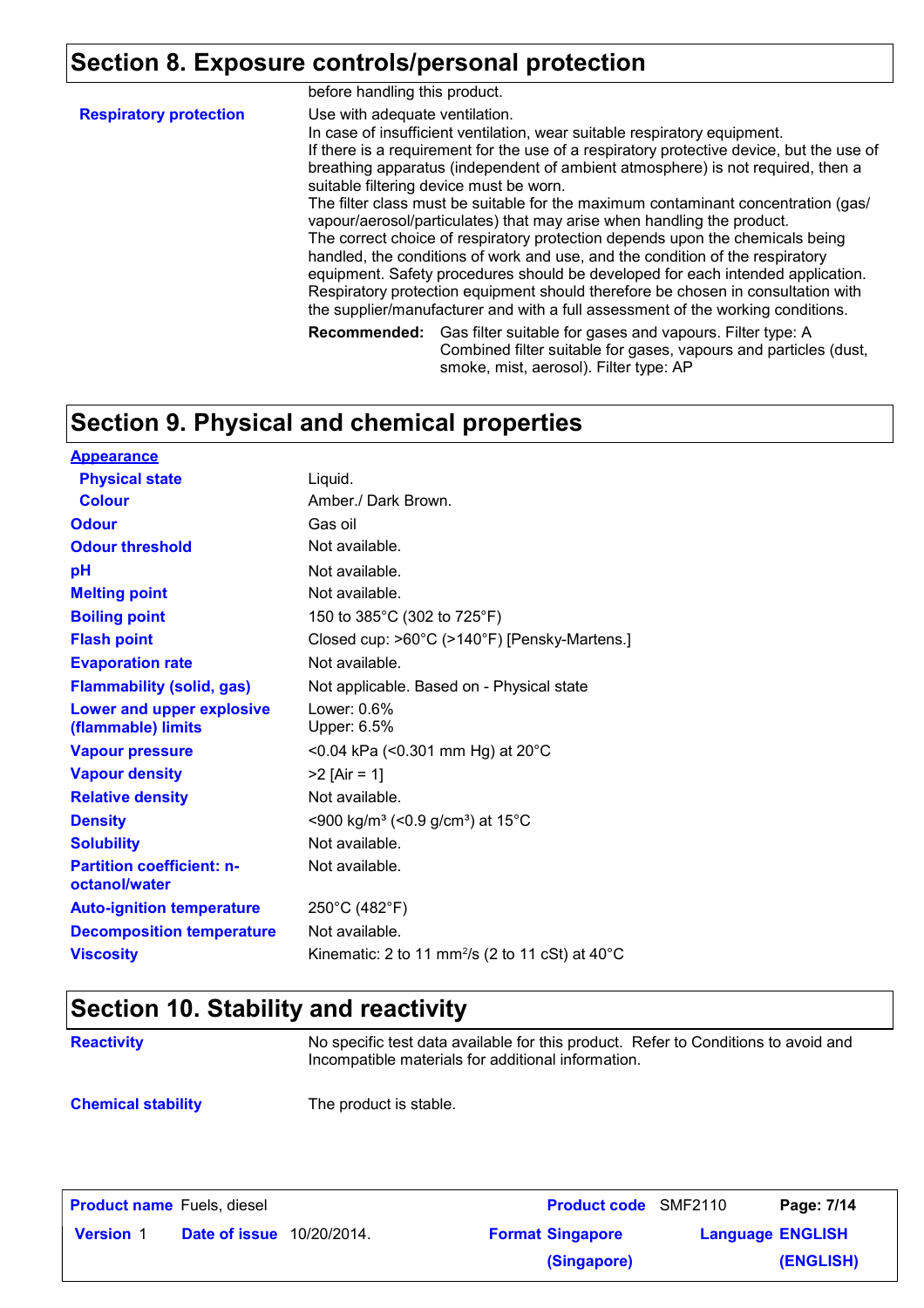# **Section 10. Stability and reactivity**

| <b>Possibility of hazardous</b><br><b>reactions</b> | Under normal conditions of storage and use, hazardous reactions will not occur.<br>Under normal conditions of storage and use, hazardous polymerisation will not<br>occur. |
|-----------------------------------------------------|----------------------------------------------------------------------------------------------------------------------------------------------------------------------------|
| <b>Conditions to avoid</b>                          | Avoid all possible sources of ignition (spark or flame). Avoid excessive heat.                                                                                             |
| <b>Incompatible materials</b>                       | Reactive or incompatible with the following materials: oxidising materials.                                                                                                |
| <b>Hazardous decomposition</b><br>products          | Under normal conditions of storage and use, hazardous decomposition products<br>should not be produced.                                                                    |

### **Section 11. Toxicological information**

#### **Information on toxicological effects**

| <b>Acute toxicity</b>              |                                                 |                              |                |             |                          |                                      |
|------------------------------------|-------------------------------------------------|------------------------------|----------------|-------------|--------------------------|--------------------------------------|
| <b>Product/</b><br>ingredient name | <b>Result/Route</b>                             | <b>Test detail</b>           | <b>Species</b> | <b>Dose</b> | <b>Exposure</b>          | <b>Remarks</b>                       |
| Fuels, diesel                      | <b>LC50</b><br>Inhalation<br>Dusts and<br>mists | Equivalent<br>to OECD<br>403 | Rat            | 4.1 mg/l    | 4 hours                  | Based on<br>Diesel fuel              |
|                                    | LD50 Dermal                                     | Equivalent<br>to OECD<br>434 | Rabbit         | >4300 mg/kg | $\overline{a}$           | Based on<br>No. 2<br>Heating<br>Oil. |
|                                    | LD50 Dermal                                     | Equivalent<br>to OECD<br>434 | Rabbit         | >4300 mg/kg | $\overline{\phantom{a}}$ | Based on<br>Diesel fuel              |
|                                    | LD50 Oral                                       | Equivalent<br>to OECD<br>401 | Rat            | 17900 mg/kg | $\overline{\phantom{a}}$ | Based on<br>No. 2<br>Heating<br>Oil. |
|                                    | LD50 Oral                                       | Equivalent<br>to OECD<br>420 | Rat            | 7600 mg/kg  | $\overline{\phantom{0}}$ | Based on<br>Diesel fuel              |

#### **Irritation/Corrosion**

| <b>Product/ingredient</b><br>name | <b>Test authority / Test</b><br>number | <b>Species</b> | <b>Route/Result</b>                       | Conc.                    | <b>Remarks</b>                 |
|-----------------------------------|----------------------------------------|----------------|-------------------------------------------|--------------------------|--------------------------------|
| Fuels, diesel                     | 404<br>Equivalent<br>to OECD           | Rabbit         | Skin - Irritation                         | $\overline{\phantom{a}}$ | Based on No.<br>2 Heating Oil. |
|                                   | 404<br>Equivalent<br>to OECD           | Rabbit         | Skin - Irritation                         | $\blacksquare$           | Based on<br>Diesel fuel        |
|                                   | 405<br>Equivalent<br>to OECD           | Rabbit         | Eyes - Non-<br>irritating to the<br>eyes. | $\blacksquare$           | Based on No.<br>2 Heating Oil. |
|                                   | 405<br>Equivalent<br>to OECD           | Rabbit         | Eyes - Non-<br>irritating to the<br>eyes. | $\overline{\phantom{a}}$ | Based on<br>Diesel fuel        |

#### **Sensitisation**

| <b>Product name</b> Fuels, diesel |                                  | <b>Product code</b> SMF2110 |                         | Page: 8/14 |
|-----------------------------------|----------------------------------|-----------------------------|-------------------------|------------|
| <b>Version 1</b>                  | <b>Date of issue</b> 10/20/2014. | <b>Format Singapore</b>     | <b>Language ENGLISH</b> |            |
|                                   |                                  | (Singapore)                 |                         | (ENGLISH)  |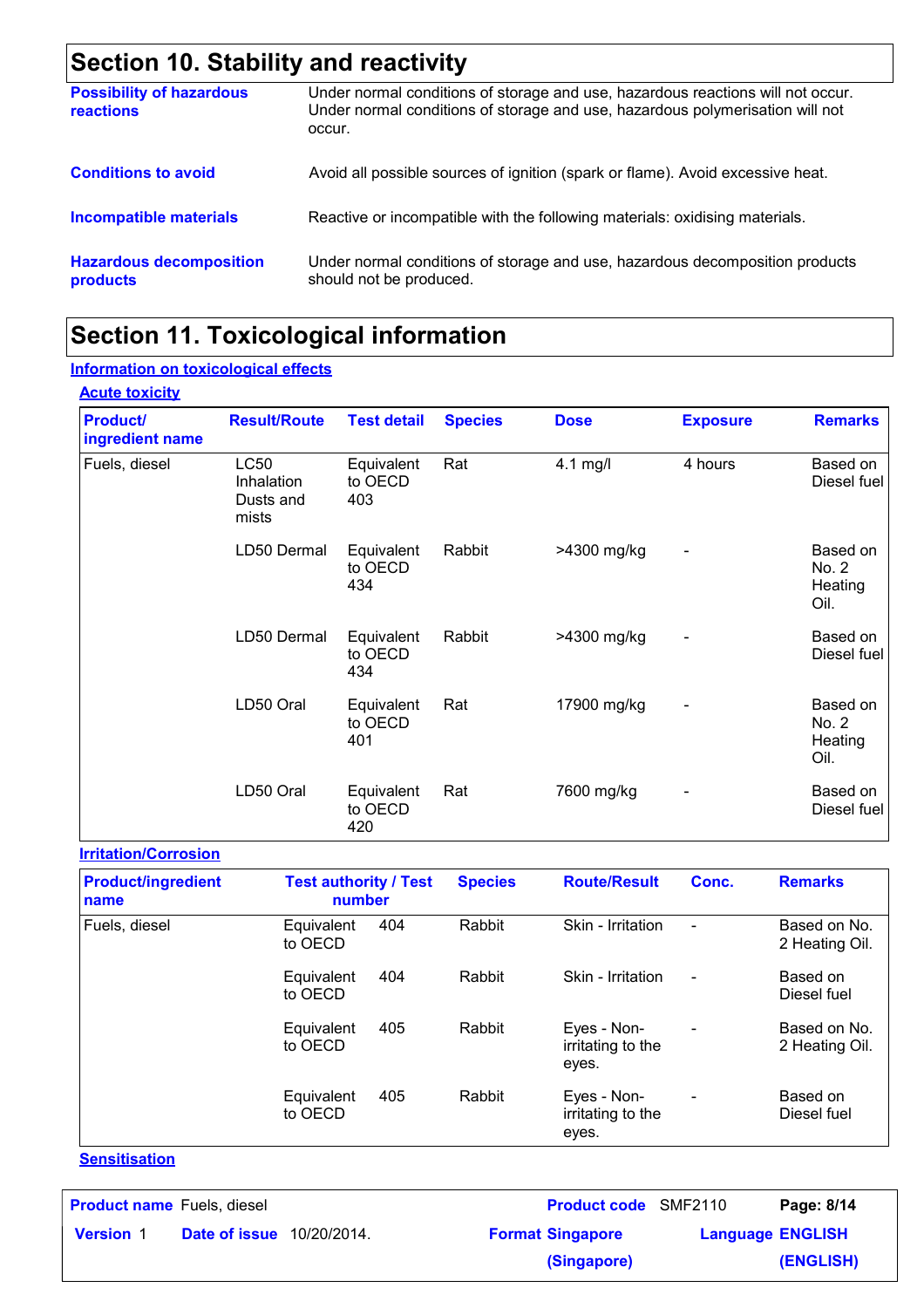| name                                                              | <b>Route of</b><br>exposure      |                              |                       | <b>Test detail</b> |                                                | <b>Species</b>                                                                    | <b>Result</b>  |                                       |                | <b>Remarks</b>                                                                                              |
|-------------------------------------------------------------------|----------------------------------|------------------------------|-----------------------|--------------------|------------------------------------------------|-----------------------------------------------------------------------------------|----------------|---------------------------------------|----------------|-------------------------------------------------------------------------------------------------------------|
| Fuels, diesel                                                     | skin                             |                              | Equivalent<br>to OECD | 406                |                                                | Not sensitising                                                                   |                | Guinea pig                            |                | Based on No.<br>2 Heating Oil.                                                                              |
|                                                                   | skin                             |                              | Equivalent<br>to OECD | 406                |                                                | Not sensitising Guinea pig                                                        |                |                                       |                | Based on<br>Diesel fuel                                                                                     |
| <b>Mutagenicity</b>                                               |                                  |                              |                       |                    |                                                |                                                                                   |                |                                       |                |                                                                                                             |
| <b>Product/ingredient</b><br>name                                 | <b>Test detail</b>               |                              |                       | <b>Cell / Type</b> |                                                |                                                                                   | <b>Result</b>  |                                       | <b>Remarks</b> |                                                                                                             |
| Fuels, diesel                                                     | OECD 471                         |                              |                       |                    | Experiment: In vitro<br>Subject: Non-mammalian |                                                                                   | Positive       |                                       | Based on       | Diesel fuel                                                                                                 |
|                                                                   |                                  |                              |                       | species            |                                                |                                                                                   |                |                                       |                |                                                                                                             |
|                                                                   | Equivalent to OECD<br>476        |                              |                       |                    | Experiment: In vitro                           |                                                                                   | Negative       |                                       | Based on       | Heating Oil.                                                                                                |
|                                                                   |                                  |                              |                       | Cell: Germ         |                                                | Subject: Mammalian-Animal                                                         |                |                                       |                |                                                                                                             |
|                                                                   | not guideline                    |                              |                       |                    | Experiment: In vivo                            |                                                                                   | Negative       |                                       | Based on       | Heating Oil.                                                                                                |
|                                                                   |                                  |                              |                       | Cell: Somatic      | Subject: Unspecified                           |                                                                                   |                |                                       |                |                                                                                                             |
| <b>Conclusion/Summary</b><br><b>Carcinogenicity</b>               |                                  |                              |                       |                    |                                                | Not classified. Based on available data, the classification criteria are not met. |                |                                       |                |                                                                                                             |
| <b>Product/ingredient</b><br>name                                 | <b>Test detail</b>               |                              |                       | <b>Species</b>     | <b>Route</b>                                   | <b>Exposure</b>                                                                   |                | <b>Result</b>                         |                | <b>Remarks</b>                                                                                              |
| Fuels, diesel                                                     | Equivalent 451<br>to OECD        |                              | Mouse                 |                    | Dermal                                         | 2 years                                                                           |                | Positive -<br>Dermal -<br>Unspecified |                | Based on<br>Heating<br>Oil.                                                                                 |
|                                                                   |                                  |                              |                       |                    |                                                |                                                                                   |                |                                       |                |                                                                                                             |
| <b>Conclusion/Summary</b>                                         |                                  | Suspected of causing cancer. |                       |                    |                                                |                                                                                   |                |                                       |                |                                                                                                             |
|                                                                   |                                  |                              |                       |                    |                                                |                                                                                   |                |                                       |                |                                                                                                             |
| <b>Reproductive toxicity</b><br><b>Product/ingredient</b><br>name | <b>Test detail</b>               |                              | <b>Species</b>        |                    | <b>Exposure</b>                                | <b>Developmental Maternal Fertility</b><br>toxicity                               | toxicity       |                                       |                | <b>Remarks</b>                                                                                              |
| Fuels, diesel                                                     | Equivalent 414<br>to OECD        | Rat                          |                       |                    | Dermal 20 days                                 | Negative                                                                          |                |                                       |                | Effects<br>observed<br>at<br>toxic<br>doses.<br>vacuum<br>tower)                                            |
|                                                                   | Equivalent 414<br>to OECD        | Rat                          |                       |                    | Dermal 10 days                                 | Negative                                                                          |                |                                       |                | Effects<br>observed<br>at<br>toxic<br>doses.                                                                |
|                                                                   | Equivalent 414                   | Rat                          |                       |                    | Dermal 10 days                                 | Negative                                                                          |                |                                       |                | maternally<br>(Based on<br>Condensates<br>(petroleum)<br>maternally<br>(Based on<br>Diesel fuel)<br>Effects |
| <b>Product name</b> Fuels, diesel                                 |                                  |                              |                       |                    |                                                | <b>Product code</b>                                                               | <b>SMF2110</b> |                                       |                | Page: 9/14                                                                                                  |
| <b>Version 1</b>                                                  | <b>Date of issue</b> 10/20/2014. |                              |                       |                    |                                                | <b>Format Singapore</b>                                                           |                | <b>Language ENGLISH</b>               |                |                                                                                                             |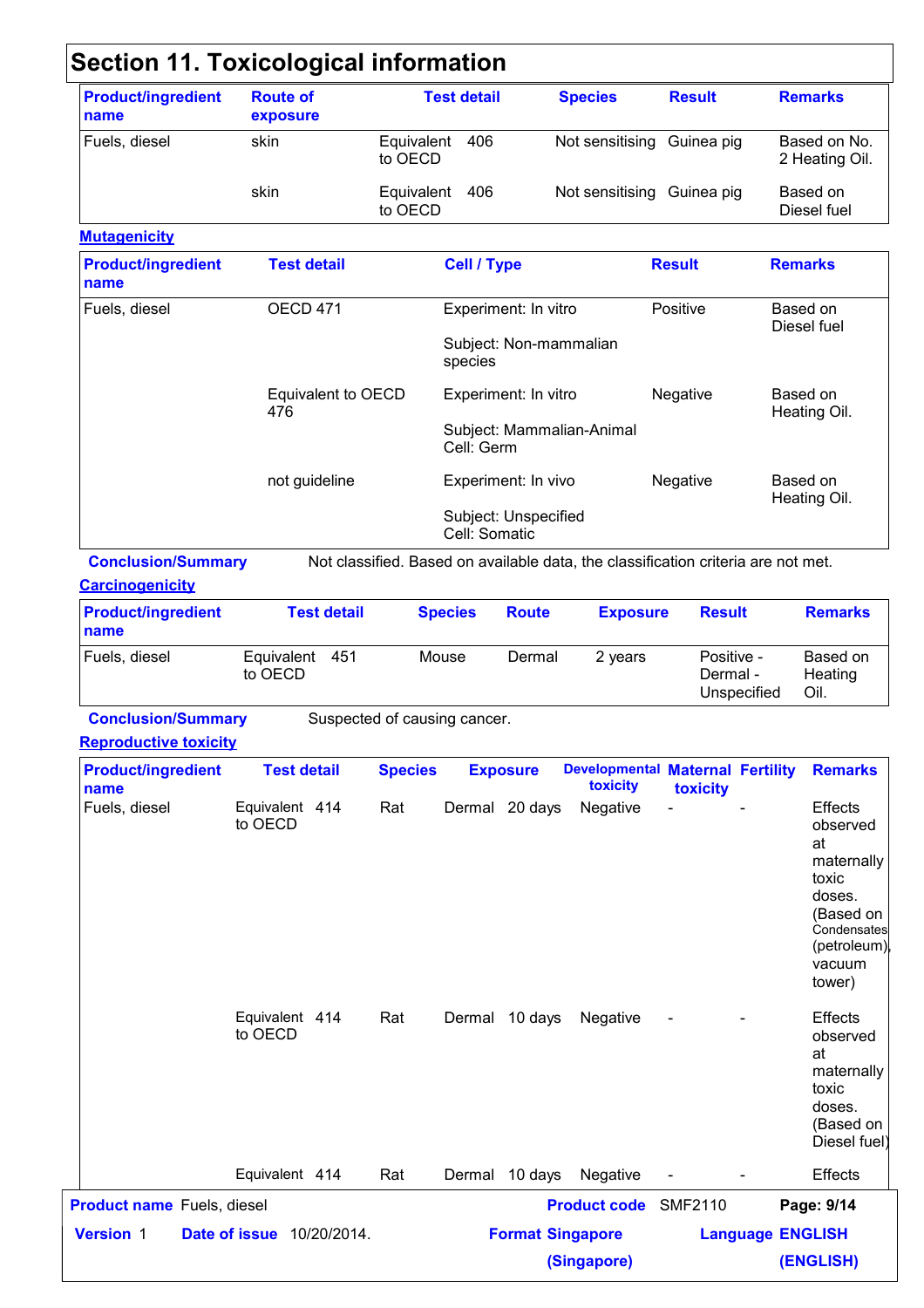| to OECD                                                                      |                                                                                                                          |                                                                                                                                   |                                                                                                                                                                                                                                                                              | observed                                                                         |  |
|------------------------------------------------------------------------------|--------------------------------------------------------------------------------------------------------------------------|-----------------------------------------------------------------------------------------------------------------------------------|------------------------------------------------------------------------------------------------------------------------------------------------------------------------------------------------------------------------------------------------------------------------------|----------------------------------------------------------------------------------|--|
|                                                                              |                                                                                                                          |                                                                                                                                   |                                                                                                                                                                                                                                                                              | at<br>maternally<br>toxic<br>doses.<br>(Based on<br>No. 2<br>Heating<br>$Oil.$ ) |  |
| <b>Conclusion/Summary</b>                                                    | not met.<br>met.                                                                                                         |                                                                                                                                   | Development: Not classified. Based on available data, the classification criteria are<br>Fertility: Not classified. Based on available data, the classification criteria are not<br>Effects on or via lactation: Not classified. Based on available data, the classification |                                                                                  |  |
| <b>Specific target organ toxicity (repeated exposure)</b>                    | criteria are not met.                                                                                                    |                                                                                                                                   |                                                                                                                                                                                                                                                                              |                                                                                  |  |
| <b>Name</b>                                                                  |                                                                                                                          | <b>Category</b>                                                                                                                   | <b>Route of</b><br>exposure                                                                                                                                                                                                                                                  | <b>Target organs</b>                                                             |  |
| Fuels, diesel                                                                |                                                                                                                          | Category 2                                                                                                                        | Not determined                                                                                                                                                                                                                                                               | Not determined                                                                   |  |
| <b>Aspiration hazard</b>                                                     |                                                                                                                          |                                                                                                                                   |                                                                                                                                                                                                                                                                              |                                                                                  |  |
| <b>Name</b>                                                                  |                                                                                                                          |                                                                                                                                   | <b>Result</b>                                                                                                                                                                                                                                                                |                                                                                  |  |
| Fuels, diesel                                                                |                                                                                                                          |                                                                                                                                   | <b>ASPIRATION HAZARD - Category 1</b>                                                                                                                                                                                                                                        |                                                                                  |  |
| <b>Information on the likely</b><br>routes of exposure                       | Routes of entry anticipated: Dermal, Inhalation.                                                                         |                                                                                                                                   |                                                                                                                                                                                                                                                                              |                                                                                  |  |
| <b>Potential acute health effects</b>                                        |                                                                                                                          |                                                                                                                                   |                                                                                                                                                                                                                                                                              |                                                                                  |  |
| <b>Eye contact</b>                                                           | Causes serious eye irritation.                                                                                           |                                                                                                                                   |                                                                                                                                                                                                                                                                              |                                                                                  |  |
| <b>Inhalation</b>                                                            | Harmful if inhaled.                                                                                                      |                                                                                                                                   |                                                                                                                                                                                                                                                                              |                                                                                  |  |
| <b>Skin contact</b>                                                          | Causes skin irritation.                                                                                                  |                                                                                                                                   |                                                                                                                                                                                                                                                                              |                                                                                  |  |
| <b>Ingestion</b>                                                             |                                                                                                                          | Irritating to mouth, throat and stomach. Aspiration hazard if swallowed -- harmful or<br>fatal if liquid is aspirated into lungs. |                                                                                                                                                                                                                                                                              |                                                                                  |  |
| Symptoms related to the physical, chemical and toxicological characteristics |                                                                                                                          |                                                                                                                                   |                                                                                                                                                                                                                                                                              |                                                                                  |  |
| <b>Eye contact</b>                                                           | Adverse symptoms may include the following:<br>pain or irritation<br>watering<br>redness                                 |                                                                                                                                   |                                                                                                                                                                                                                                                                              |                                                                                  |  |
| <b>Inhalation</b>                                                            | Adverse symptoms may include the following:<br>nausea or vomiting<br>headache<br>drowsiness/fatigue<br>dizziness/vertigo |                                                                                                                                   |                                                                                                                                                                                                                                                                              |                                                                                  |  |

|                     | dizziness/vertigo<br>unconsciousness                                 |
|---------------------|----------------------------------------------------------------------|
| <b>Skin contact</b> | Adverse symptoms may include the following:<br>irritation<br>redness |
| <b>Ingestion</b>    | Adverse symptoms may include the following:<br>nausea or vomiting    |

| <b>Potential chronic health effects</b> |  |  |
|-----------------------------------------|--|--|
|                                         |  |  |

**General**

May cause damage to organs through prolonged or repeated exposure. Vapour, mists or fumes may contain polycyclic aromatic hydrocarbons some of which are known to produce skin cancer.

| <b>Product name</b> Fuels, diesel                    | <b>Product code</b> SMF2110 | Page: 10/14             |
|------------------------------------------------------|-----------------------------|-------------------------|
| <b>Date of issue</b> 10/20/2014.<br><b>Version 1</b> | <b>Format Singapore</b>     | <b>Language ENGLISH</b> |
|                                                      | (Singapore)                 | (ENGLISH)               |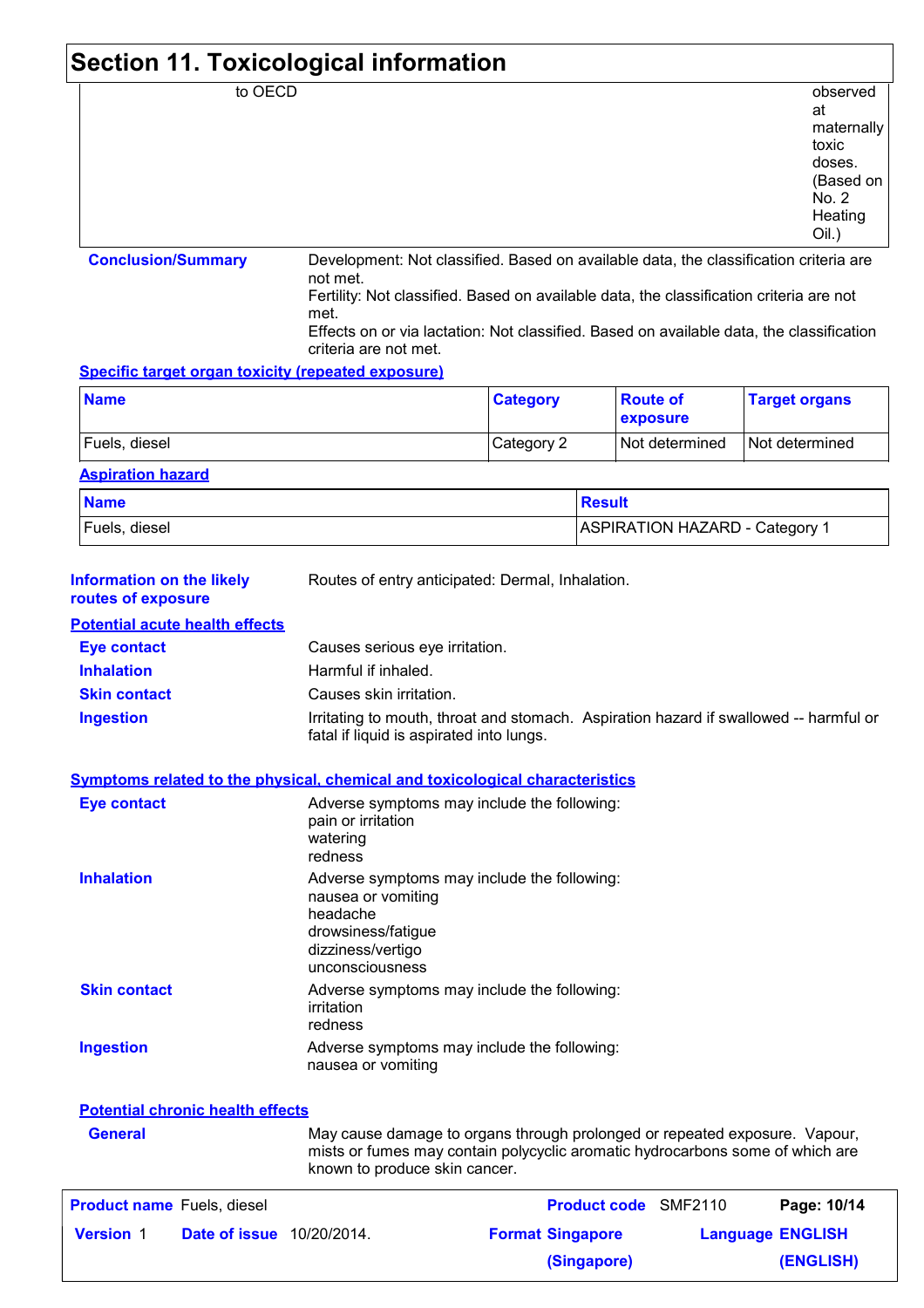# **Section 11. Toxicological information**

| <b>Carcinogenicity</b>       | Suspected of causing cancer. Risk of cancer depends on duration and level of<br>exposure. |
|------------------------------|-------------------------------------------------------------------------------------------|
| <b>Mutagenicity</b>          | No known significant effects or critical hazards.                                         |
| <b>Teratogenicity</b>        | No known significant effects or critical hazards.                                         |
| <b>Developmental effects</b> | No known significant effects or critical hazards.                                         |
| <b>Fertility effects</b>     | No known significant effects or critical hazards.                                         |

#### **Numerical measures of toxicity**

#### **Acute toxicity estimates**

| <b>Route</b>                 | <b>ATE value</b> |
|------------------------------|------------------|
| <b>Oral</b>                  | 17500 mg/kg      |
| Inhalation (dusts and mists) | $1.575$ mg/l     |

# **Section 12. Ecological information**

| <b>Toxicity</b>                   |                                  |                                                   |                         |                             |                                                                              |
|-----------------------------------|----------------------------------|---------------------------------------------------|-------------------------|-----------------------------|------------------------------------------------------------------------------|
| <b>Product/ingredient</b><br>name | <b>Species</b>                   | <b>Result</b>                                     | <b>Exposure</b>         | <b>Effects</b>              | <b>Remarks</b>                                                               |
| Fuels, diesel                     | Micro-organism                   | EL50 >1000 mg/<br>I Nominal Fresh<br>water        | 40 hours                | growth inhibition           | Based on<br>Vacuum gas oil /<br>Hydrocracked<br>gas oil / Distillate<br>Fuel |
|                                   | Micro-organism                   | <b>NOELR 3.217</b><br>mg/l Nominal<br>Fresh water | 40 hours                | growth inhibition           | Based on<br>Vacuum gas oil /<br>Hydrocracked<br>gas oil / Distillate<br>Fuel |
|                                   | Algae                            | Acute EL50 22<br>mg/l Nominal<br>Fresh water      | 72 hours                | (growth rate)               | <b>Based on Diesel</b><br>fuel                                               |
|                                   | Daphnia                          | Acute EL50 210<br>mg/l Nominal<br>Fresh water     | 48 hours                | Mobility                    | <b>Based on Diesel</b><br>fuel                                               |
|                                   | Daphnia                          | Acute EL50 68<br>mg/l Nominal<br>Fresh water      | 48 hours                | Mobility                    | <b>Based on Diesel</b><br>fuel                                               |
|                                   | Algae                            | Acute ErL50 78<br>mg/l Nominal<br>Fresh water     | 72 hours                | (growth rate)               | <b>Based on Diesel</b><br>fuel                                               |
|                                   | Fish                             | Acute LL50 65<br>mg/l Nominal<br>Fresh water      | 96 hours                | Mortality                   | <b>Based on Diesel</b><br>fuel                                               |
|                                   | Fish                             | Acute LL50 21<br>mg/l Nominal<br>Fresh water      | 96 hours                | Mortality                   | <b>Based on Diesel</b><br>fuel                                               |
|                                   | Algae                            | <b>Acute NOELR</b><br>10 mg/l Nominal             | 72 hours                | (growth rate)               | <b>Based on Diesel</b><br>fuel                                               |
| <b>Product name</b> Fuels, diesel |                                  |                                                   |                         | <b>Product code</b> SMF2110 | Page: 11/14                                                                  |
| Version 1                         | <b>Date of issue</b> 10/20/2014. |                                                   | <b>Format Singapore</b> |                             | <b>Language ENGLISH</b>                                                      |
|                                   |                                  |                                                   | (Singapore)             |                             | (ENGLISH)                                                                    |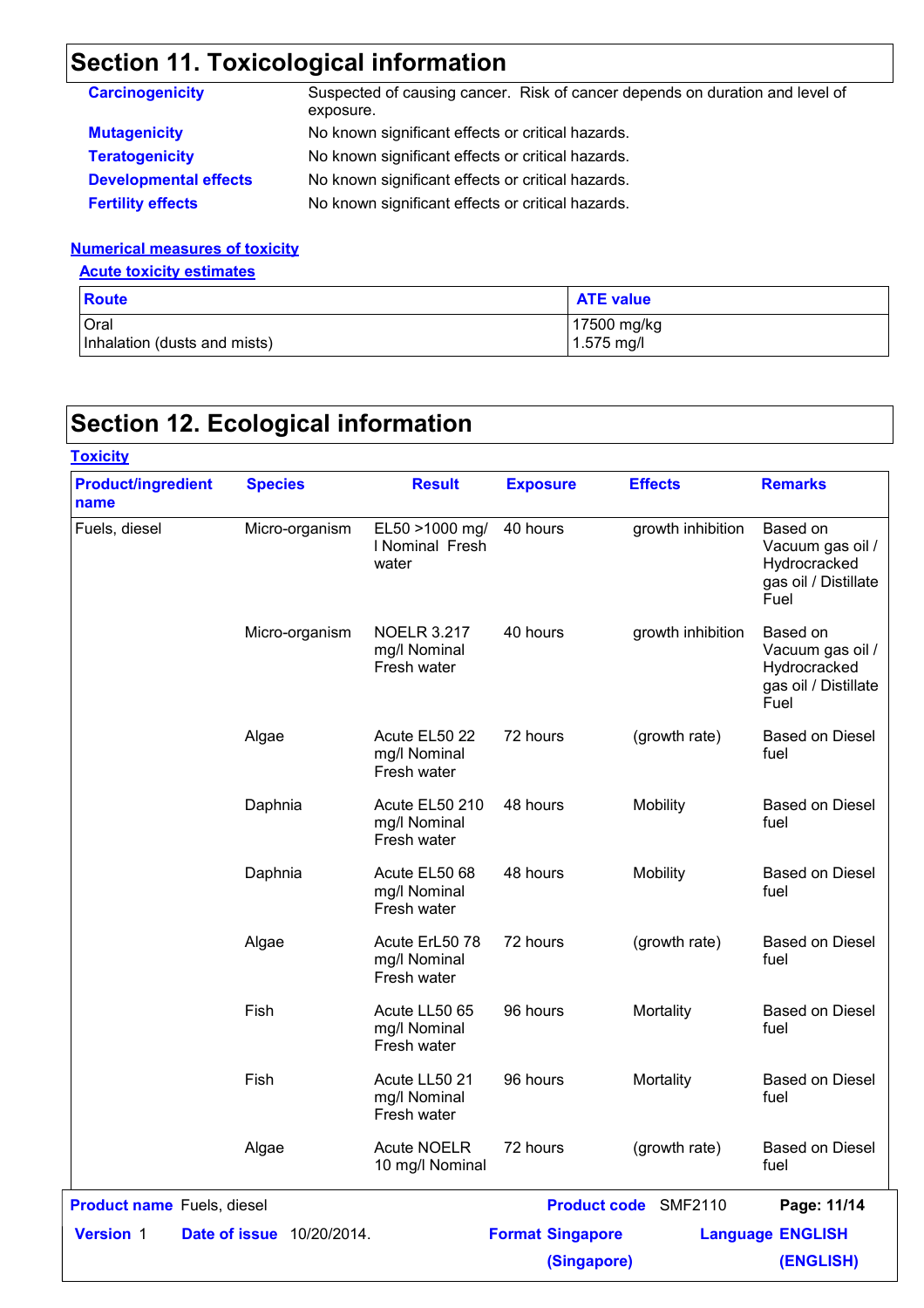#### **Section 12. Ecological information**

| ັ       |                                                                 |          |                 |                                                                              |
|---------|-----------------------------------------------------------------|----------|-----------------|------------------------------------------------------------------------------|
|         | Fresh water                                                     |          |                 |                                                                              |
| Algae   | Acute NOELR 1<br>mg/l Nominal<br>Fresh water                    | 72 hours | (growth rate)   | Based on Diesel<br>fuel                                                      |
| Daphnia | <b>Acute NOELR</b><br>46 mg/l Nominal<br>Fresh water            | 48 hours | <b>Mobility</b> | Based on Diesel<br>fuel                                                      |
| Fish    | Chronic NOEL 0. 14 days<br>$083$ mg/l<br>Nominal Fresh<br>water |          | Mortality       | Based on<br>Vacuum gas oil /<br>Hydrocracked<br>gas oil / Distillate<br>Fuel |
| Daphnia | Chronic NOELR<br>0.2 mg/l Nominal<br>Fresh water                | 21 days  | Immobilisation  | Based on<br>Vacuum gas oil /<br>Hydrocracked<br>gas oil / Distillate<br>Fuel |

**Persistence/degradability**

IOPC Persistent/not persistent. oil: Persistent

| <b>Product/ingredient name</b> | <b>Test</b>                            | <b>Result</b>                  | <b>Remarks</b>                                    |
|--------------------------------|----------------------------------------|--------------------------------|---------------------------------------------------|
| Fuels, diesel                  | OECD 301 F                             | 60 % - Readily - 28 days       | l Based on Diesel fuel                            |
|                                | $\vert$ OECD 301 F                     | 57.5 % - Not readily - 28 days | Based on Diesel fuel                              |
|                                | Equivalent to<br>IEPA OTS 796.<br>3100 | 35 % - Not readily - 28 days   | Based on Gas Oils (petroleum),<br>solvent refined |

#### **Bioaccumulative potential**

Substance is a hydrocarbon UVCB. Standard tests for this endpoint are intended for single substances and are not appropriate for this complex substance.

| <b>Mobility in soil</b>                                 |                                                                                                                           |
|---------------------------------------------------------|---------------------------------------------------------------------------------------------------------------------------|
| <b>Soil/water partition</b><br><b>coefficient (Koc)</b> | Not available.                                                                                                            |
| <b>Mobility</b>                                         | Spillages may penetrate the soil causing ground water contamination. This material<br>may accumulate in sediments.        |
| <b>Other ecological information</b>                     | Spills may form a film on water surfaces causing physical damage to organisms.<br>Oxygen transfer could also be impaired. |

## **Section 13. Disposal considerations**

| <b>Disposal methods</b> | The generation of waste should be avoided or minimised wherever possible.<br>Significant quantities of waste product residues should not be disposed of via the<br>foul sewer but processed in a suitable effluent treatment plant. Dispose of surplus<br>and non-recyclable products via a licensed waste disposal contractor. Disposal of<br>this product, solutions and any by-products should at all times comply with the<br>requirements of environmental protection and waste disposal legislation and any<br>regional local authority requirements. Waste packaging should be recycled. |
|-------------------------|-------------------------------------------------------------------------------------------------------------------------------------------------------------------------------------------------------------------------------------------------------------------------------------------------------------------------------------------------------------------------------------------------------------------------------------------------------------------------------------------------------------------------------------------------------------------------------------------------|
|                         |                                                                                                                                                                                                                                                                                                                                                                                                                                                                                                                                                                                                 |

| <b>Product name</b> Fuels, diesel |                                  | <b>Product code</b> SMF2110 | Page: 12/14             |
|-----------------------------------|----------------------------------|-----------------------------|-------------------------|
| <b>Version 1</b>                  | <b>Date of issue</b> 10/20/2014. | <b>Format Singapore</b>     | <b>Language ENGLISH</b> |
|                                   |                                  | (Singapore)                 | (ENGLISH)               |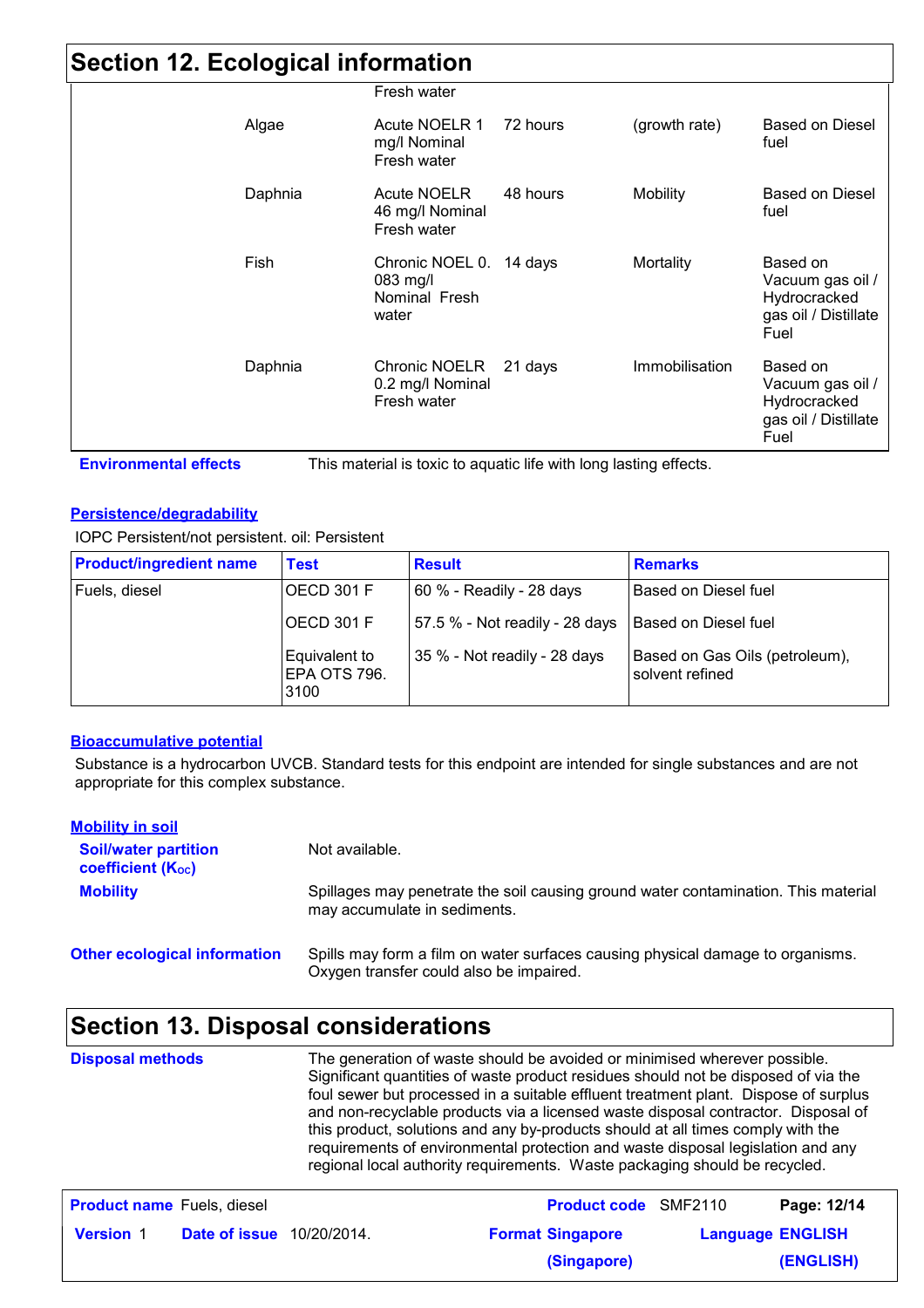#### **Section 13. Disposal considerations**

Incineration or landfill should only be considered when recycling is not feasible. This material and its container must be disposed of in a safe way. Care should be taken when handling emptied containers that have not been cleaned or rinsed out. Empty containers or liners may retain some product residues. Vapor from product residues may create a highly flammable or explosive atmosphere inside the container. Do not cut, weld or grind used containers unless they have been cleaned thoroughly internally. Avoid dispersal of spilt material and runoff and contact with soil, waterways, drains and sewers.

### **Section 14. Transport information**

|                                        | <b>IMDG</b>                                                                                                                                               | <b>IATA</b>                                                                                                    |
|----------------------------------------|-----------------------------------------------------------------------------------------------------------------------------------------------------------|----------------------------------------------------------------------------------------------------------------|
| <b>UN number</b>                       | <b>UN1202</b>                                                                                                                                             | <b>UN1202</b>                                                                                                  |
| <b>UN proper</b><br>shipping name      | Diesel fuel. Marine pollutant (Fuels, diesel)                                                                                                             | Diesel fuel                                                                                                    |
| <b>Transport hazard</b><br>class(es)   | 3                                                                                                                                                         | 3                                                                                                              |
| <b>Packing group</b>                   | III                                                                                                                                                       | III                                                                                                            |
| <b>Environmental</b><br><b>hazards</b> | Yes.                                                                                                                                                      | No.                                                                                                            |
| <b>Additional</b><br>information       | The marine pollutant mark is not required<br>when transported in sizes of $\leq$ 5 L or $\leq$ 5 kg.<br><b>Emergency schedules (EmS)</b><br>$F-E$ , $S-E$ | The environmentally hazardous substance<br>mark may appear if required by other<br>transportation regulations. |

**Special precautions for user** Not available.

**Safety, health and** 

**environmental regulations specific for the product**

### **Section 15. Regulatory information**

No known specific national and/or regional regulations applicable to this product (including its ingredients).

#### **Regulation according to other foreign laws**

| <b>REACH Status</b>                         | The company, as identified in Section 1, sells this product in the EU in compliance with the<br>current requirements of REACH. |
|---------------------------------------------|--------------------------------------------------------------------------------------------------------------------------------|
| <b>United States inventory</b><br>(TSCA 8b) | All components are listed or exempted.                                                                                         |
| <b>Australia inventory (AICS)</b>           | All components are listed or exempted.                                                                                         |
| <b>Canada inventory</b>                     | All components are listed or exempted.                                                                                         |
| <b>China inventory (IECSC)</b>              | All components are listed or exempted.                                                                                         |
| <b>Japan inventory (ENCS)</b>               | Not determined.                                                                                                                |
| <b>Korea inventory (KECI)</b>               | All components are listed or exempted.                                                                                         |
| <b>Philippines inventory</b><br>(PICCS)     | All components are listed or exempted.                                                                                         |

| <b>Product name</b> Fuels, diesel |                  |               | <b>Product code</b> SMF2110 |                         | Page: 13/14             |           |
|-----------------------------------|------------------|---------------|-----------------------------|-------------------------|-------------------------|-----------|
|                                   | <b>Version 1</b> | Date of issue | 10/20/2014.                 | <b>Format Singapore</b> | <b>Language ENGLISH</b> |           |
|                                   |                  |               |                             | (Singapore)             |                         | (ENGLISH) |